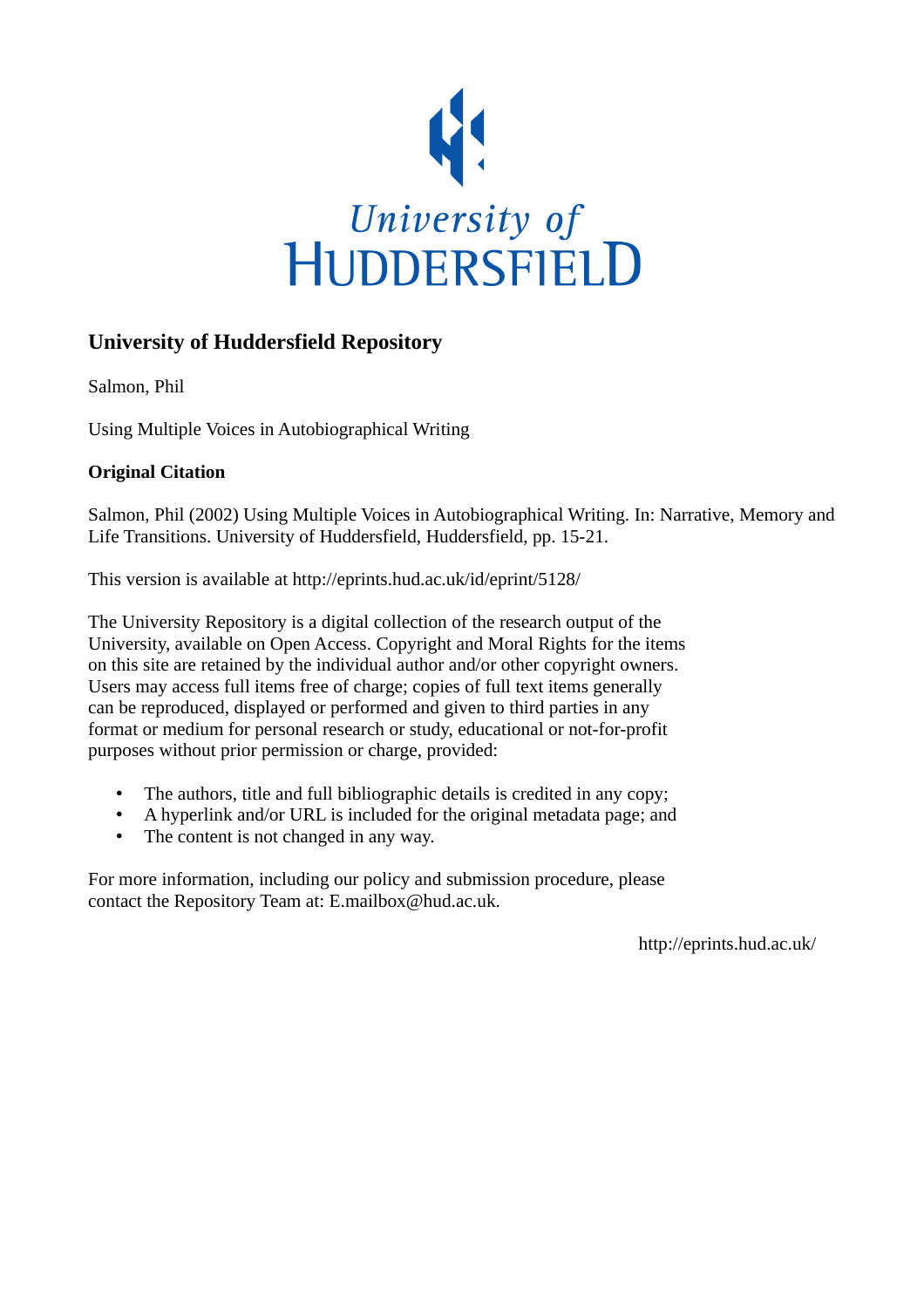# 2 Using Multiple Voices in Autobiographical Writing PHIL SALMON

An old black and white photo, stuck at one corner to the bottom of the drawer. I ease it out carefully, not to tear it. Its shiny surface is covered in tiny cracks, but the picture's still quite clear. As I gaze at it, my heart starts beating painfully. All those faces, once so intimately, so intensely known.

This is how I begin my autobiographical project. It's an altogether conventional opening, in which the usual duality of I and me is clearly apparent. I, the narrator, speak from within my adult subjectivity, about the object of that discourse, the childish me, remembered by, and within the terms of, that subjectivity. A wide gulf of time separates this I and this me. I, in the context of now, speak with the concerns and perspectives of the contemporary social world. To the child I was, such ways of seeing things were completely unavailable. Yet my remembering of my past life is necessarily imbued with contemporary understandings. As Fischer-Rosenthal (2000) remarks, recalled events carry the stamp of the present. And these understandings do not just cover the particular focuses, issues, directions of concern to which our presentday culture ascribes significance. They also, as Ken Plummer (1995) has illustrated in the context of sexual narratives, define what stories are worth telling, and in what kind of discourse they should be told.

 Probably no one now would claim an autobiography to represent an accurate record of past events. The past is a foreign country, to quote L.P. Hartley. Or, in the phrase of Esther Salaman (1970), we are all exiles from our past. But perhaps even beyond the fundamental problem of partestrangement from our earlier lives, the very project of autobiography, as it has generally been defined, carries its own further kinds of distortion. I am thinking of the kind of definition offered by Phillippe Lejeune (1989). In his words, 'Autobiography is a retrospective prose narrative written by a real person concerning his own existence, where the focus is his individual life, in particular the story of his personality.' Or, as John Sturrock (1993) puts it, more ironically, 'The autobiographical hero rises and in order to do so, breaks ranks with the stage army of the anonymous, or that undifferentiated human mass whose members may be assumed to have no story.' The masculine language in both extracts is not accidental, I think.

 This paradigm of autobiography, which until quite recently has generally prevailed, has clear implications for how such stories should be constructed. The aim is to show life as a series of events all having the same direction, all leading up, consequentially, to the contemporary self – a story of 'how I came

15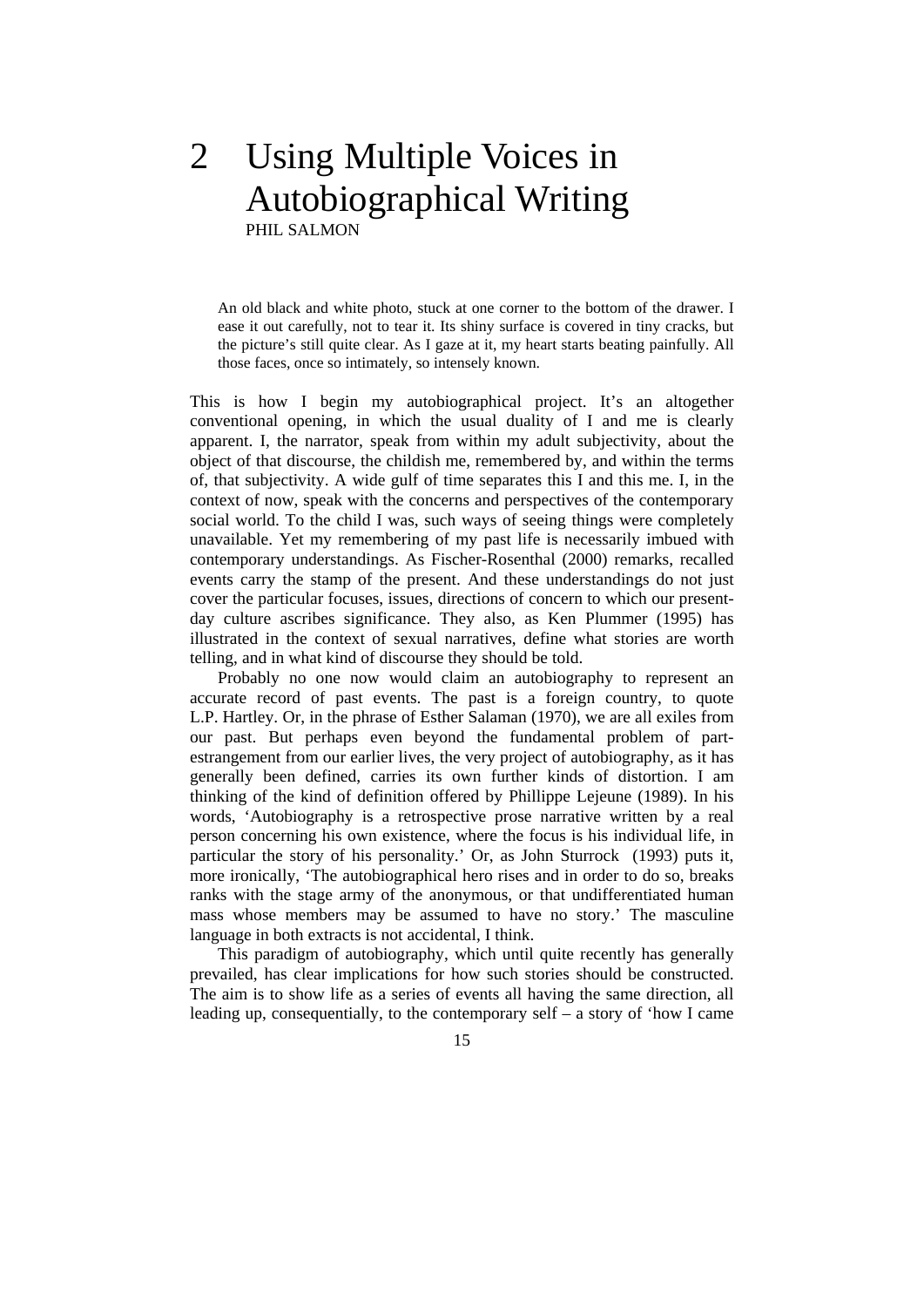to be me'. As Adrian Sisman (2001) puts it, 'we cling to facts that seem to indicate the direction we have followed, and forget those that seem to undermine it.' Of course this calls for a huge degree of narrative smoothing. A sense of the discontinuities, contradictions, untidiness of real life goes by the board. And it is the fundamental questioning of the very terms of Lejeune's definition, by feminists, social constructionists and post-modernists, which surely demands some rethinking of the whole autobiographical project.

*\_\_\_\_\_\_\_\_\_\_\_\_\_\_\_\_\_\_\_\_\_\_\_\_\_\_\_\_\_\_\_\_\_\_\_\_\_\_\_\_\_\_\_\_\_\_\_\_\_\_\_\_\_\_\_\_\_\_\_\_\_\_\_\_\_\_\_\_\_* 

 The 'story of personality', previously seen as unproblematic, is scarcely viable now. Essentialist notions of single, stable identities have been undermined by postmodernist insistence on fluidity, contradiction and heterogeneity in subject positions. The idea of inherent and life-long personal traits can no longer sit with the recognition of the discursive construction of social realities. And the masculinist possessive individualism of traditional approaches has itself been called into question by feminist thinkers. Isabelle Bertaux (1981), for instance, found that men and women talked rather differently about their lives. As she describes it, the men she interviewed considered the life they had lived as their own possession, whereas her women interviewees characteristically spoke of themselves in relation with others.

 All these concerns seem to call for a different way of writing autobiographically. And, to my mind, they put into question the use of a single narrative voice. I'd like to illustrate how I've adopted a polyvocal mode of writing, in an attempt to circumvent some of the problems I've been describing.

 I want to start with the question of the typical cultural gulf between the narrating I and the narrated me. If autobiographical writers are seeking to show how the past led up to the present, then this dictates the content to be written. It should consist of events and experiences which in retrospect are seen to have developmental significance for the writer's present-day self. This claimed relation between I and me justifies the contemporary I as the sole speaker. That adult voice is, after all, owning the life being described, because it is seen as a rudimentary part of the self who tells the story. The then is co-opted to the now, adduced as testimony for today's meanings. It makes sense, in these terms, that the experience is told at second hand, and described, rather than directly conveyed.

 But what if autobiography is defined differently? Suppose the past is seen, not as a path leading towards the present, but as a series of moments, each having its own particular, immanent, independent meaning? This is the position I have tried to take in writing about my own youthful past. Although in launching my story I could not escape a conventional way of beginning, my subsequent account followed a different kind of logic. This entailed an attempt to conflate the I and the me, by speaking, as far as I could, in the voice of the child or adolescent whose experience was the focus. And the same logic required that the choice of content was dictated by its contemporary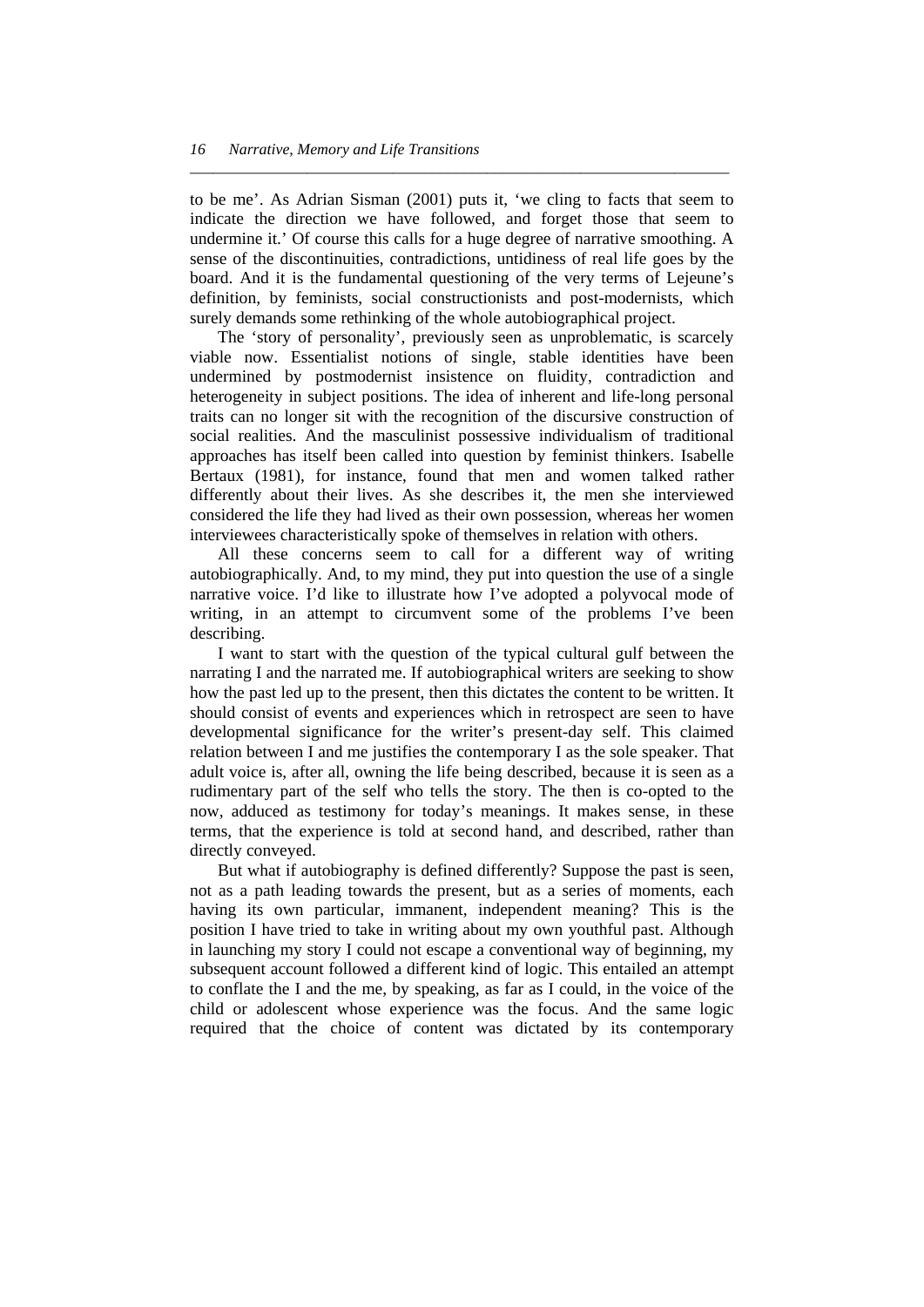significance for the young person herself. So, though other parts of the text are in the past tense, these first person passages speak in the present.

*\_\_\_\_\_\_\_\_\_\_\_\_\_\_\_\_\_\_\_\_\_\_\_\_\_\_\_\_\_\_\_\_\_\_\_\_\_\_\_\_\_\_\_\_\_\_\_\_\_\_\_\_\_\_\_\_\_\_\_\_\_\_\_\_\_\_\_\_\_\_* 

 Here is a passage in which I speak at age four: the earliest age at which I felt I could speak in this way.

I hate this dress. It's tight round my neck. And it doesn't have proper sleeves, only funny little bunchy things at the top of my arms. Gill's is the same, only hers is blue and white stripes, and mine is pink and white stripes.

"Oh, there, hold still, Nicola, don't wriggle about like that!"

 She ties my hair into bunches. The ribbon's slippery, she has to wind it round twice. She pulls very tight, it hurts in lots of places.

#### **At Eight**

Slowly my needle draws lines, one after another. Very close together, not quite touching. Black against the bright red mushroom. The wool isn't completely black, it's sort of a purply blue. It doesn't really go with the navy blue sock. But it's the nearest match Aunt Vera could find in her patchwork bag.

 When I turn for the ends, the lines go all limp and muddled, before I hold the sock more tightly. Not too tight though, not to pull on the stitches.

 That's all the up-down lines. I hold it away a little, to see if anything's wrong. One of the lines is sticking up. Very gently I pull on the next-door one, then the one after that, then the next, which is the last. Till they're all lying straight and flat. You have to be very careful. Now for the best part, threading in the across lines, under and over. Till it makes a pattern of tiny little squares, with points of red in the middle of all of them.

#### **At Thirteen**

I'm sitting on the grass under the chestnut tree, leaning against the trunk and reading The Prisoner of Zenda. Suddenly I hear Will calling down from an upstairs window, and I realise he's been calling me for some time.

"Nicola, you twerp, are you deaf? You're wanted inside."

 I wait for him to say where. In the galley or on the bridge or in the focsle, I hope it's not the focsle, I can never remember where that is. But he shouts that Uncle Ernest wants me, so it's the study, and that isn't called anything else.

#### **And at Seventeen**

As soon as you open the door there's a great noise of chattering. Both the studies are noisy. They shouldn't really be called studies, because hardly anyone in them is doing any studying. They're nearly all Americans here, and they only come because it's co-ed. They all chew chewing gum, you often find a piece stuck under the table.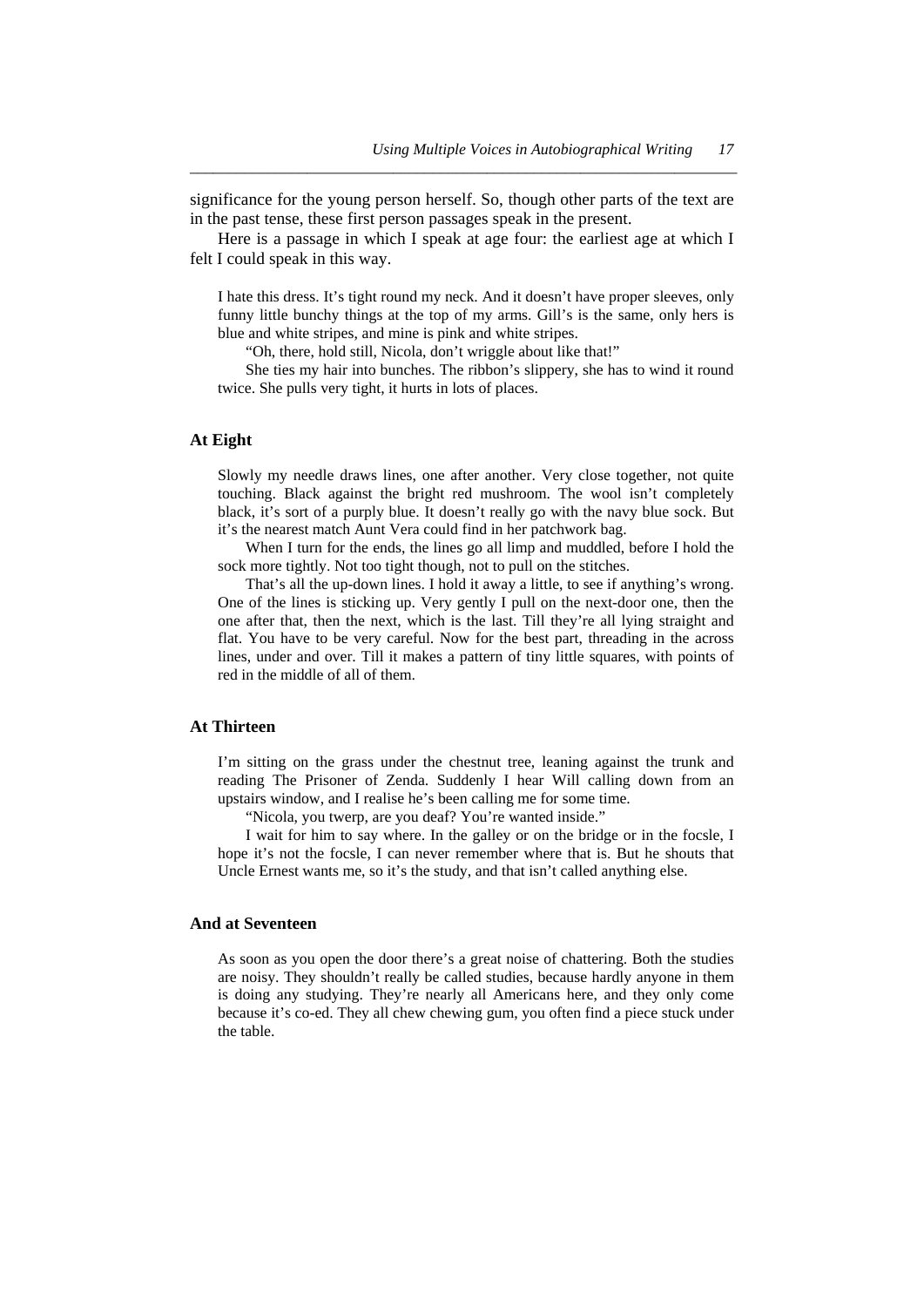I go into the one with a place for me. Mr Lomax doesn't look up, he's reading. And frowning at all the noise. I can tell he hates having to teach all the Americans, they aren't interested in what he teaches. And he's supposed to keep them quiet. Sometimes he gets up and comes out of his glass cubicle, and says something stern. They go quiet for a few minutes and then it all starts again.

*\_\_\_\_\_\_\_\_\_\_\_\_\_\_\_\_\_\_\_\_\_\_\_\_\_\_\_\_\_\_\_\_\_\_\_\_\_\_\_\_\_\_\_\_\_\_\_\_\_\_\_\_\_\_\_\_\_\_\_\_\_\_\_\_\_\_\_\_\_* 

In traditional terms, the content of these episodes is often quite trivial. They are generally slight, rather than expressing momentous events. They do not add up, in total, to any sequential account of personal development, of the gradual evolving of personality. Instead, they represent what Virginia Woolf (1978) called 'moments of being': details, intense singularities and particulars. To arrive at these moments, I have been involved in the process which, in his book Troublesome Boy, Harold Rosen (1993) describes: 'I have rooted about in the depths of my past and grubbed up fragments which speak to me.'

 The moments I remember, or half-remember, are, in Esther Salaman's words, 'like scenes lit up by sheets of summer lightning as one speeds by in a train.' These memories, or apparent memories, come saturated with feeling, and it is through those feelings, it seems, that I have access to them. They are joyous moments, or painful, or embarrassing.. Whichever they are, it is the mood tone which marks them. My aim has been to express, as far as I could, that tone, as it was invested in concrete detail. I have wanted to conjure up, as intimately as I could, the actual texture of my experience. And to do so, it seemed necessary to adopt the voice of my younger self, as far as I could recapture it. Language is evocative, it carries its own particular taste. Or, to change the metaphor, and quote Michael Bakhtin, words have the smell of the places where they've been used. And my childish language, which expressed and framed my experience then, represents a kind of key to the way it felt at the time.

 But the singular, first person voice of a young I/me seemed inadequate fully to convey the experience I wanted to tell. We are all profoundly social, and live in relation with others. It is not merely that my story is peopled by other individuals. It is also that their subjectivities impinged on mine, just as mine necessarily impinged on theirs. The self that I was in childhood and adolescence was a self created in mutuality, through daily interchanges with the adults and other children with whom I lived. To quote Bakhtin again, 'In becoming aware of myself I attempt to look at myself through the eyes of another person.' 'I' was the person I was known to be by my significant others. My self was also other: 'I' was also 'she'. Just as, in some sense, I knew how my Nanna, my Aunt Vera, my uncle saw things, had assimilated their perspectives, so, in writing about my younger self, it seemed necessary to speak as them, with their voices. My story, like my self, had to have permeable boundaries.

 Among the various voices I have interwoven into my text, there is the voice of a much loved elderly caretaker: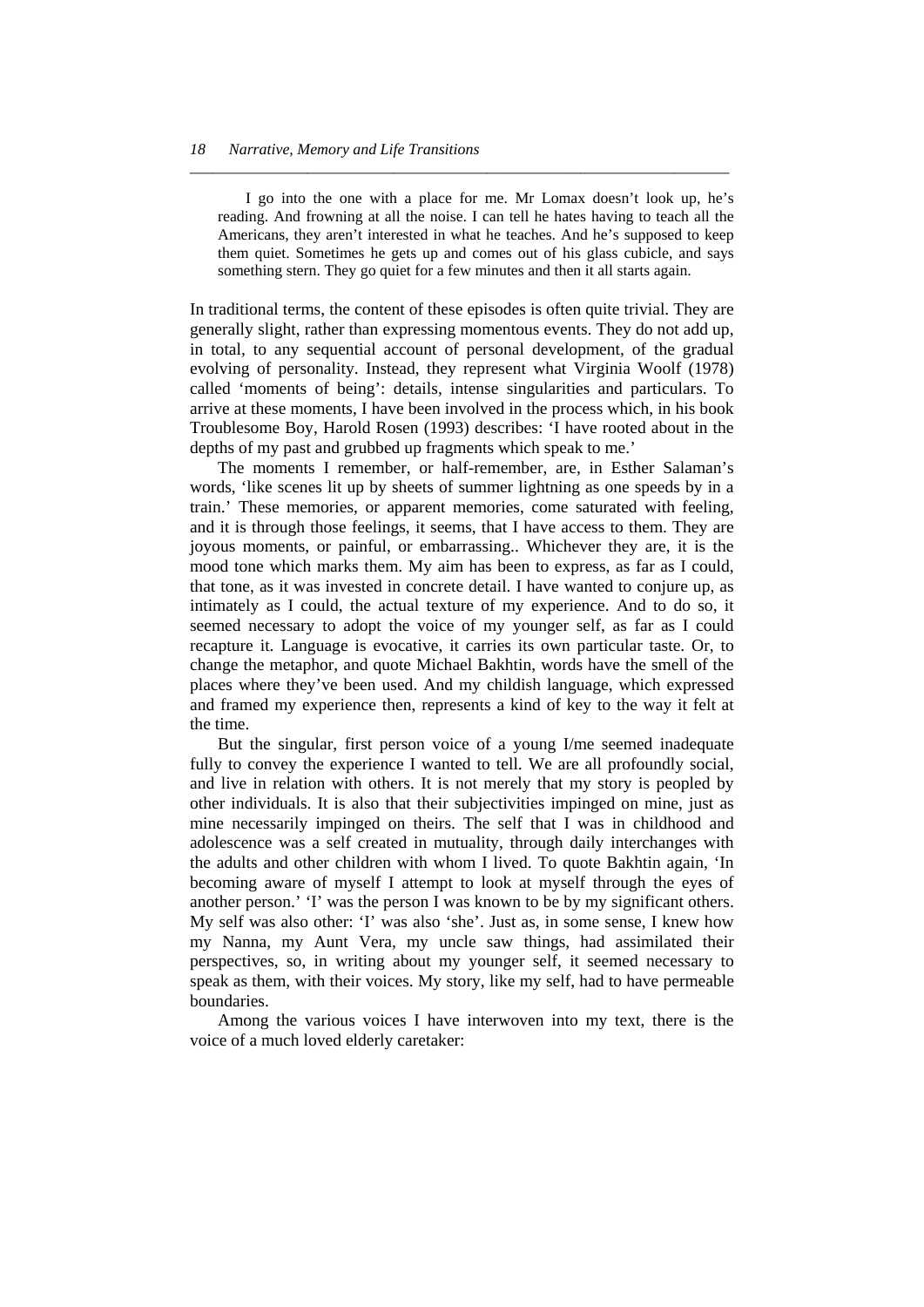No use contradicting her, never was. Always did know best. Take it all with a pinch of salt, that's the way to manage. Going to the farm every day, where's the harm in that? They learn about things, don't they, watching it all, she ought to see that, she's always wanting children to learn. Break their little hearts, it would, stopping them going there. Well, she's not to know, is she.

*\_\_\_\_\_\_\_\_\_\_\_\_\_\_\_\_\_\_\_\_\_\_\_\_\_\_\_\_\_\_\_\_\_\_\_\_\_\_\_\_\_\_\_\_\_\_\_\_\_\_\_\_\_\_\_\_\_\_\_\_\_\_\_\_\_\_\_\_\_\_* 

 But sending little, Gillian away, whoever heard of that, a child of six! Mind, she sent all her own sons away to school, all seven of them, but not as young as that, not at six! And then carting Nicola off to visit some expensive doctor, all the way to London! Nothing wrong with the child, to my mind, she's just thin, some children are.

#### **A Disliked Aunt, Aunt Ethel**

'This room could double up as her bedroom. The put-u-up would go over there, by the window'. She began to plan.

 Of course the girls ought to be with her now, helping her decide what should go where. But they'd both shown a total lack of interest throughout the whole proceedings. They'd had to be almost dragged to furnishing shops, and once there, had acted as though the choices to be made were no concern of theirs.

 "But it's going to be **your** room, Gill!" she'd yelled at the girl, finally exasperated. "You **must** know what kind of curtains you want!"

But Gill had merely shrugged her shoulders in that infuriating way of hers.

 Nicky wasn't quite so sullen. But she'd shown no more enthusiasm than her sister when decisions were called for.

"I don't mind, honestly" was the most you could get out of her.'

#### **My Mother**

She took another draught of comforting smoke. What were they like? You couldn't tell much from photos, even polyphotos. They both looked so posed. Gill was sturdy, you could see that; her lovely baby had grown well. Nicky was thinner. Nicky, whom she'd scarcely known. And yet, strangely, it was to Nicky that she felt closer. The long confiding letters, sometimes with her funny little drawings. Gill's letters were different. She never responded to anything. It almost seemed as though she did not read her mother's letters, although surely that could not be true

These voices offer a different perspective on things to the one expressed by my own young voice. Quite often, though, the events they describe do not involve me. As a child, I came to know a lot about the lives of intimate others, much of which, of course, lay outside their relations with me.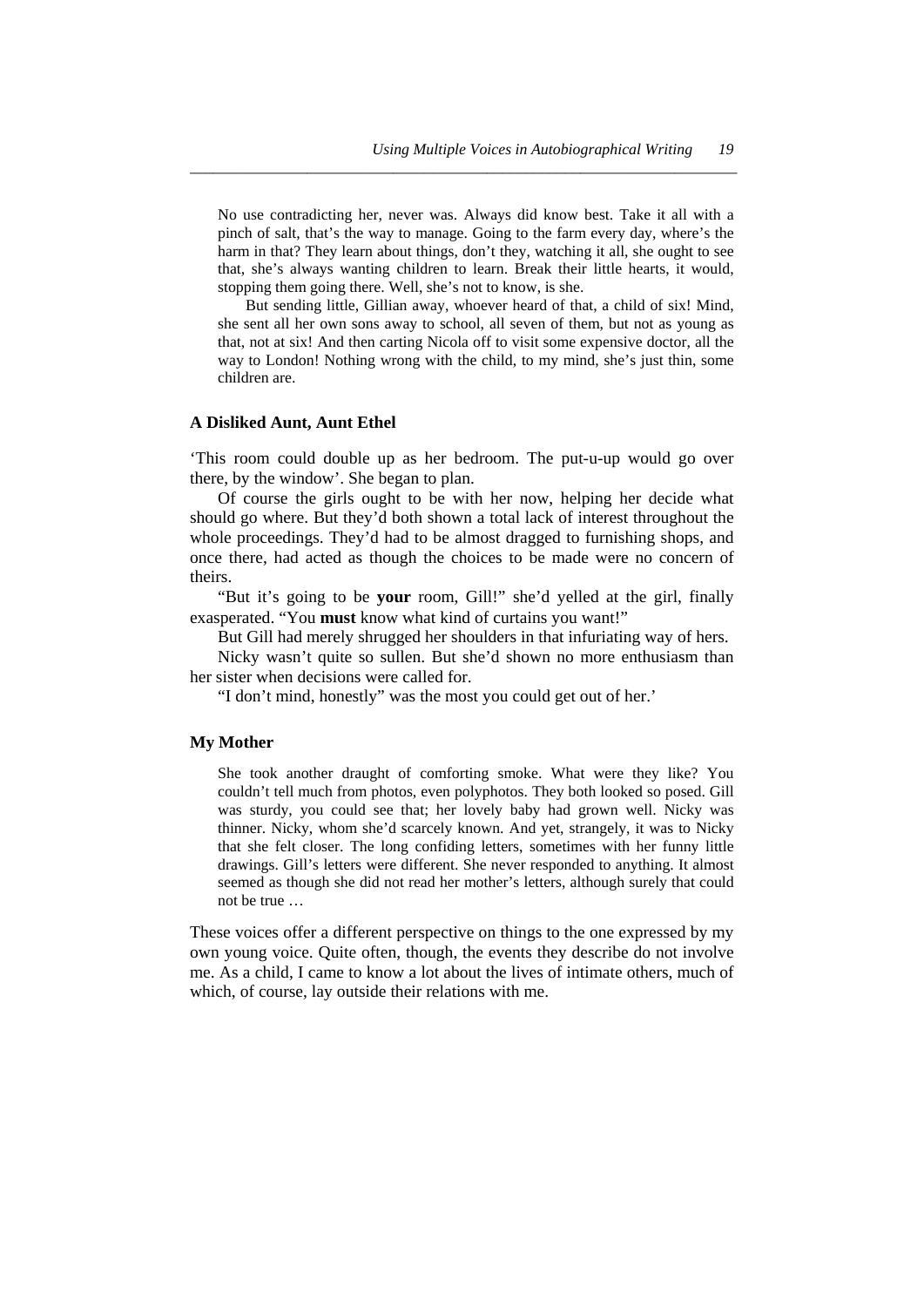But there are other, contextual features of experience which do not lend themselves to any one particular voice. Physical landscape, for instance. This seems to call for a more distant, less personal telling.

*\_\_\_\_\_\_\_\_\_\_\_\_\_\_\_\_\_\_\_\_\_\_\_\_\_\_\_\_\_\_\_\_\_\_\_\_\_\_\_\_\_\_\_\_\_\_\_\_\_\_\_\_\_\_\_\_\_\_\_\_\_\_\_\_\_\_\_\_\_* 

A few feathery flakes drift down, weightless, out of a slate-grey sky. Slowly the dim air darkens, as gathering clusters blot out distance. All the features of the landscape, its woods, its fells, its farm outbuildings, gradually melt into one blurred unity. Sheep, vague, greyish forms, huddle mutely together under the laden branches of a pine. A great soft blanket lies upon the earth, rendering secret the lives of all.

More difficult is the question of how to render the whole social and cultural context which, invisibly but fundamentally, shapes our human lives. As David Plath (1988) has put it, 'We go about shaping ourselves into persons after the vision of our group's heritage'. No experience is really understandable in isolation from its context. In traditional tellings, the historical setting is typically discussed at some length, not merely as a backdrop, but as enabling an understanding of what took place at the time. In keeping with their focus on the contemporary present, these accounts necessarily involve hindsight. But in terms of my own intention to avoid retrospective understandings, this will not do. It was the song writer, Leonard Cohen, (1988) who remarked 'That was in the 60s. But we didn't know it was the 60s then, we thought it was just ordinary time'.

 Yet a single personal voice - a voice from the past, the time at issue - does not seem adequate either. Like the air we breathe, our culture remains largely invisible to us. No one person from my young world can possibly be used as a spokeperson for their time and place. In the case of momentous collective events, heavily inscribed with historical meanings, I have resorted to a biblical voice, because of its timelessness, its grandeur, and its lack of moorings in human particularity. Here is that voice speaking of an episode during World War Two.

Now there were dwelling in another country a man named Martin and his wife Annaliesee, and their daughter Renata. And Martin and Annaliese cast secretly about, how they should save their daughter from the evil men who would cast them into prison. And they bethought them of a plan, that they might send Renata away, to the land where dwelt Henrietta and Vera, to live in safety among them. And thus it came to pass. But Martin and Annaliese did not escape their enemies, and they were cast into a terrible dungeon, which was called Golgotha.

My autobiographical project has involved a kind of collage. In place of the usual continuous narrative, my text has been discontinuous and heterogeneous, involving juxtapositions and shifts of discourse. As actually conveying my own young experience, it probably falls short. But if it suggests that there are